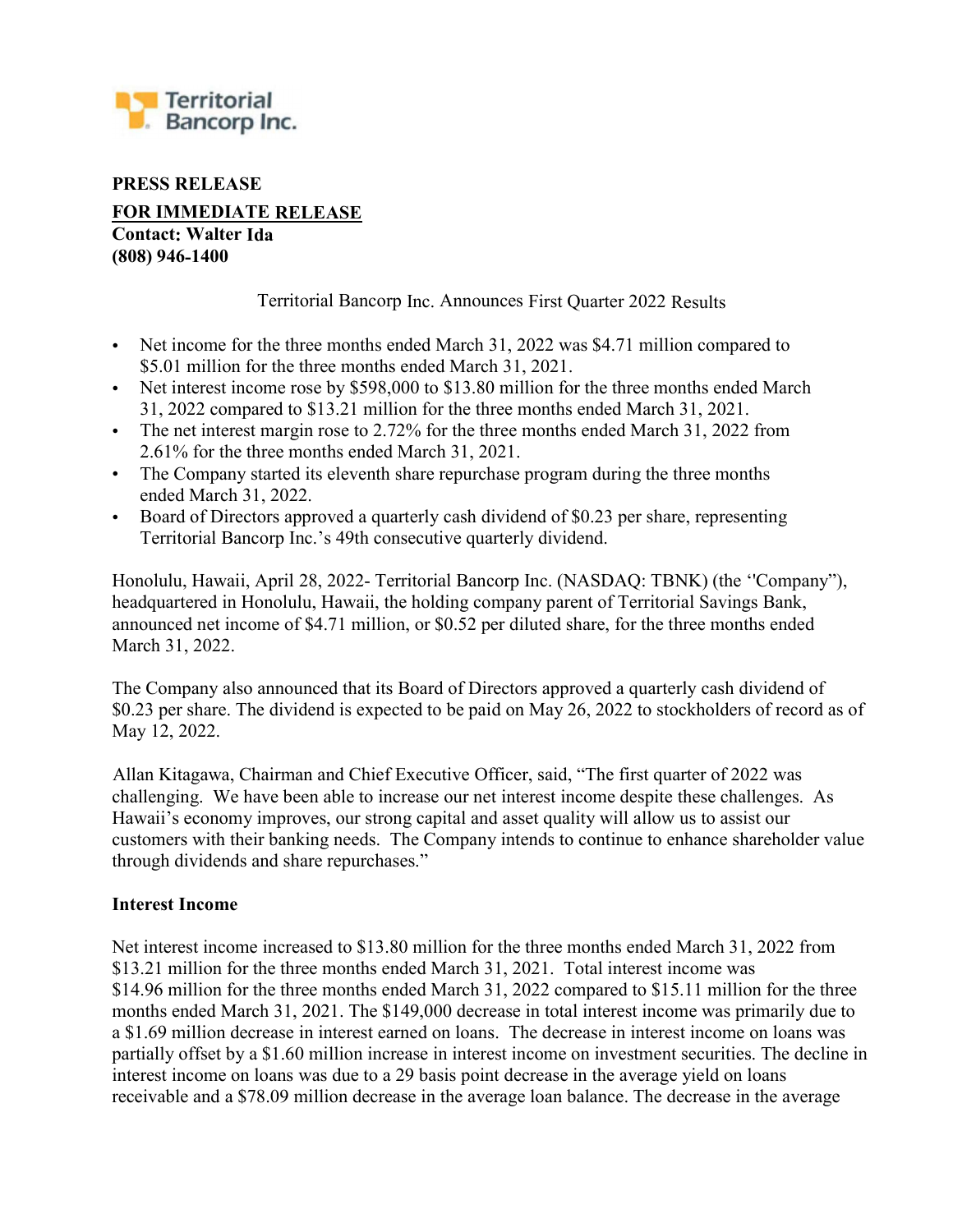yield on loans occurred because of the payoff of higher yielding loans and the addition of new lower yielding loans to the loan portfolio. The decrease in the average loan balance occurred as loan repayments and sales of loans exceeded the origination of new loans. The increase in interest income on investment securities occurred because of a \$381.45 million increase in the average balance of investment securities, which was partially offset by a 57 basis point decrease in the average securities yield. The increase in the average balance of investment securities occurred as security purchases exceeded repayments and the sale of securities. The decrease in the average securities yield occurred due to the payoff of higher yielding securities and the addition of new lower yielding securities to the investment portfolio.

## Interest Expense and Provision for Loan Losses

Total interest expense decreased to \$1.15 million for the three months ended March 31, 2022 from \$1.90 million for the three months ended March 31, 2021. Interest expense on deposits decreased by \$720,000 to \$597,000 for the three months ended March 31, 2022 from \$1.32 million for the three months ended March 31, 2021. The decrease in interest expense on deposits was primarily due to an 18 basis point decrease in the average cost of deposits. The decrease in the average cost of deposits occurred with a reduction in interest rates offered on deposits during the quarter. The Company reversed loan loss provisions of \$168,000 for the three months ended March 31, 2022, compared to a reversal of \$913,000 of loan loss provisions for the three months ended March 31, 2021. The reversal of the loan loss provisions during the three months ended March 31, 2022 and 2021 occurred primarily because of the decreases in the size of the mortgage loan portfolio, in Hawaii's unemployment rate and in the amount of loans in the payment deferral program, all of which contributed to the reduction in the allowance for loan losses.

### Noninterest Income

Noninterest income was \$1.65 million for the three months ended March 31, 2022 compared to \$2.24 million for the three months ended March 31, 2021. The decrease in noninterest income was primarily due to a \$654,000 decrease in service fees on loans and deposit accounts, a \$526,000 decrease in the gain on sale of investment securities and a \$402,000 decrease in the gain on the sale of loans. The decrease in service fees on loans and deposit accounts occurred primarily because of a decline in the fees earned for referring mortgage loans to other financial institutions and mortgage brokers. The decrease in the gains on sale of investment securities and loans occurred as fewer securities and mortgage loans were sold. The decreases in service fees on loan and deposit accounts and in gains on sale of investment securities and loans were partially offset by a \$987,000 increase in other non-interest income which occurred when the Company received \$1.03 million of proceeds on bank-owned life insurance.

## Noninterest Expense

Noninterest expense was \$9.60 million for the three months ended March 31, 2022 compared to \$9.55 million for the three months ended March 31, 2021. Salaries and employee benefits rose by \$90,000 to \$5.61 million for the three months ended March 31, 2022 from \$5.52 million for the three months ended March 31, 2021 primarily because of a decrease in new mortgage loan originations which lowered the deferred salary for new loan originations. Equipment expenses rose by \$66,000 to \$1.20 million for the three months ended March 31, 2022 from \$1.13 million for the three months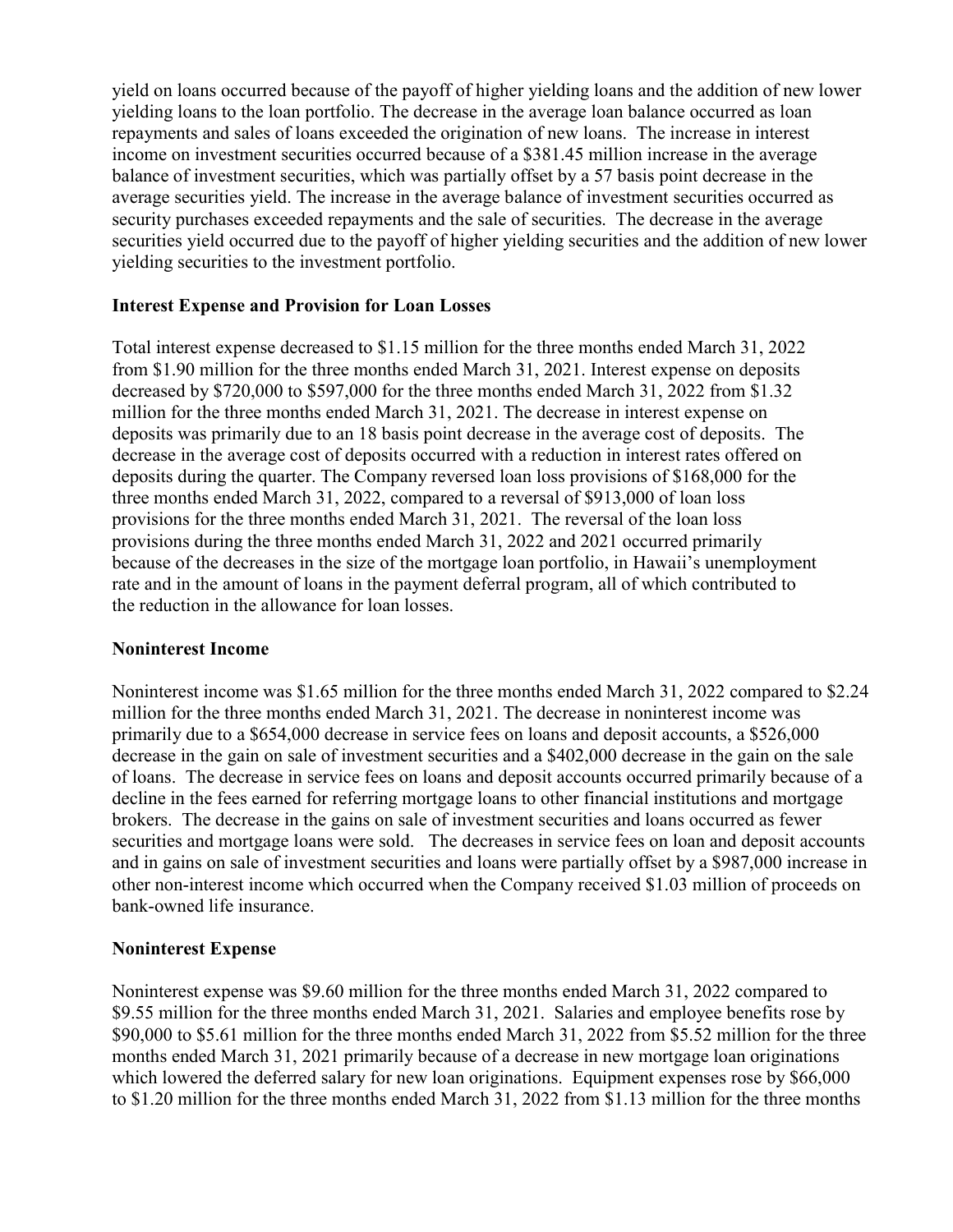ended March 31, 2021 primarily because of an increase in data processing expenses. Occupancy expenses decreased by \$53,000 to \$1.59 million for the three months ended March 31, 2022 from \$1.65 million for the three months ended March 31, 2021, primarily due to a decrease in rent expense. The decrease in rent expense occurred as the Company leased new office space with lower rent. Other general and administrative expenses decreased by \$59,000 to \$1.05 million for the three months ended March 31, 2022 from \$1.11 million for the three months ended March 31, 2021, primarily due to decreases in legal expenses.

## Income Taxes

Income tax expense for the three months ended March 31, 2022 was \$1.32 million with an effective tax rate of 21.85% compared to \$1.79 million with an effective tax rate of 26.32% for the three months ended March 31, 2021. The decrease in income tax expense and the effective tax rate was primarily due to a \$777,000 decrease in income before taxes during the three months ended March 31, 2022 and the receipt of \$1.03 million of proceeds on bank-owned life insurance that were not taxable.

## Balance Sheet

Total assets were \$2.13 billion at March 31, 2022 and at December 31, 2021. Loans receivable, including loans held for sale, decreased by \$6.46 million at March 31, 2022. The decrease in loans receivable occurred as loan repayments and sales exceeded new loan originations. Investment securities, including available for sale securities, increased by \$32.65 million to \$669.09 million at March 31, 2022 from \$636.44 million at December 31, 2021. The increase in investment securities occurred as the purchase of new mortgage-backed securities exceeded principal repayments. Cash and cash equivalents decreased to \$65.78 million at March 31, 2022 from \$99.86 million at December 31, 2021. The decrease in cash and cash equivalents occurred because of the purchase of investment securities. Total stockholders' equity increased to \$257.98 million at March 31, 2022 from \$256.32 million at December 31, 2021. The increase in stockholders' equity occurred primarily because the Company's net income and the increase in capital from the allocation of ESOP shares exceeded dividends paid to shareholders and share repurchases.

### Capital Management

During the three months ended March 31, 2022, the Company repurchased 45,916 of common shares. Through March 31, 2022, the Company has repurchased 3,950,366 shares in all of its share repurchase programs. The shares repurchased represent 32.29% of the total shares issued in its initial public offering. The Company intends to continue to enhance shareholder value through the use of capital to support its dividends, both regular and/or special, as well as its share repurchase program.

## Asset Quality

The Company had \$244,000 of delinquent mortgage loans 90 days or more past due at March 31, 2022 and at December 31, 2021. Non-performing assets totaled \$3.22 million at March 31, 2022 compared to \$3.28 million at December 31, 2021. The ratio of non-performing assets to total assets was 0.15% at March 31, 2022 and at December 31, 2021. The allowance for loan losses at March 31, 2022 was \$2.46 million and represented 0.19% of total loans compared to \$2.67 million and 0.20%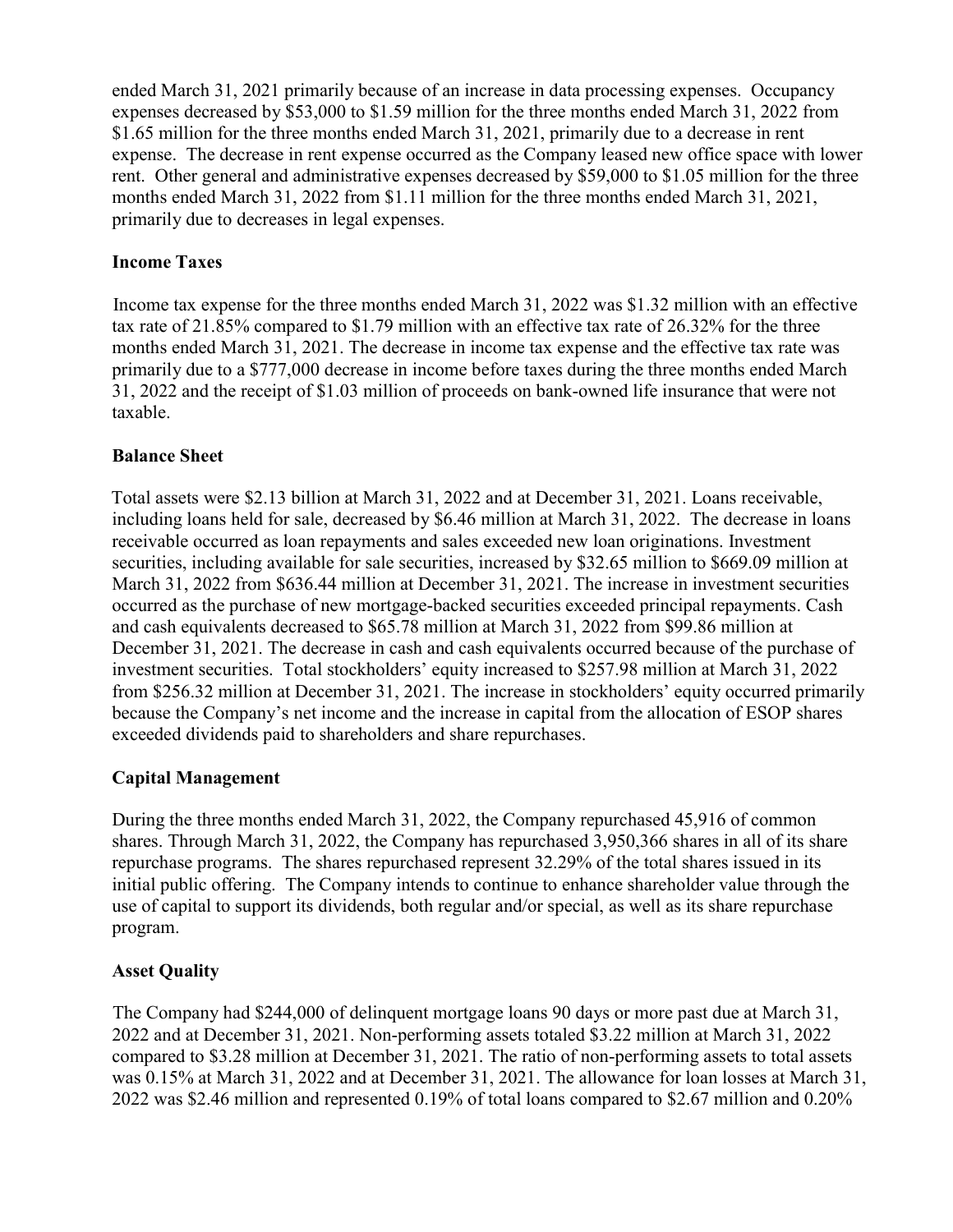of total loans as of December 31, 2021.

As of March 31, 2022, the Company had \$8.36 million of mortgage loans, or 0.64% of total loans receivable in its payment deferral program. In this program, the Company allowed borrowers, who experienced financial hardship because of COVID-19, to defer payments on their loans. On \$7.66 million of these loans, the Company is receiving interest and escrow payments, while \$697,000 of loans are delinquent. As of December 31, 2021, the Company had \$14.04 million, or 1.08% of total loans receivable, in its payment deferral program. The decrease in the amount of loans in the payment deferral program occurred as borrowers opted out of the program and repaid any deferred loan payments.

## About Us

Territorial Bancorp Inc., headquartered in Honolulu, Hawaii, is the stock holding company for Territorial Savings Bank. Territorial Savings Bank is a state chartered savings bank which was originally chartered in 1921 by the Territory of Hawaii. Territorial Savings Bank conducts business from its headquarters in Honolulu, Hawaii and has 29 branches offices in the state of Hawaii. For additional information, please visit the Company's website at: https://www.tsbhawaii.bank.

Forward-looking statements - this earnings release contains forward-looking statements, which can be identified by the use of words such as "estimate," "project," "believe," "intend," "anticipate," "plan," "seek," "expect," "will," "may" and words of similar meaning. These forward-looking statements include, but are not limited to:

- statements of our goals, intentions and expectations;
- statements regarding our business plans, prospects, growth and operating strategies;
- statements regarding the asset quality of our loan and investment portfolios; and
- estimates of our risks and future costs and benefits.

These forward-looking statements are based on our current beliefs and expectations and are inherently subject to significant business, economic and competitive uncertainties and contingencies, many of which are beyond our control. In addition, these forward-looking statements are subject to assumptions with respect to future business strategies and decisions that are subject to change. We are under no duty to and do not take any obligation to update any forward-looking statements after the date of this earnings release.

The following factors, among others, could cause actual results to differ materially from the anticipated results or other expectations expressed in the forward-looking statements:

- the effect of any pandemic disease, including COVID-19, natural disaster, war, act of terrorism, accident or similar action or event;
- general economic conditions, either internationally, nationally or in our market areas, that are worse than expected;
- competition among depository and other financial institutions;
- inflation and changes in the interest rate environment that reduce our margins or reduce the fair value of financial instruments;
- adverse changes in the securities markets;
- changes in laws or government regulations or policies affecting financial institutions, including changes in regulatory fees and capital requirements;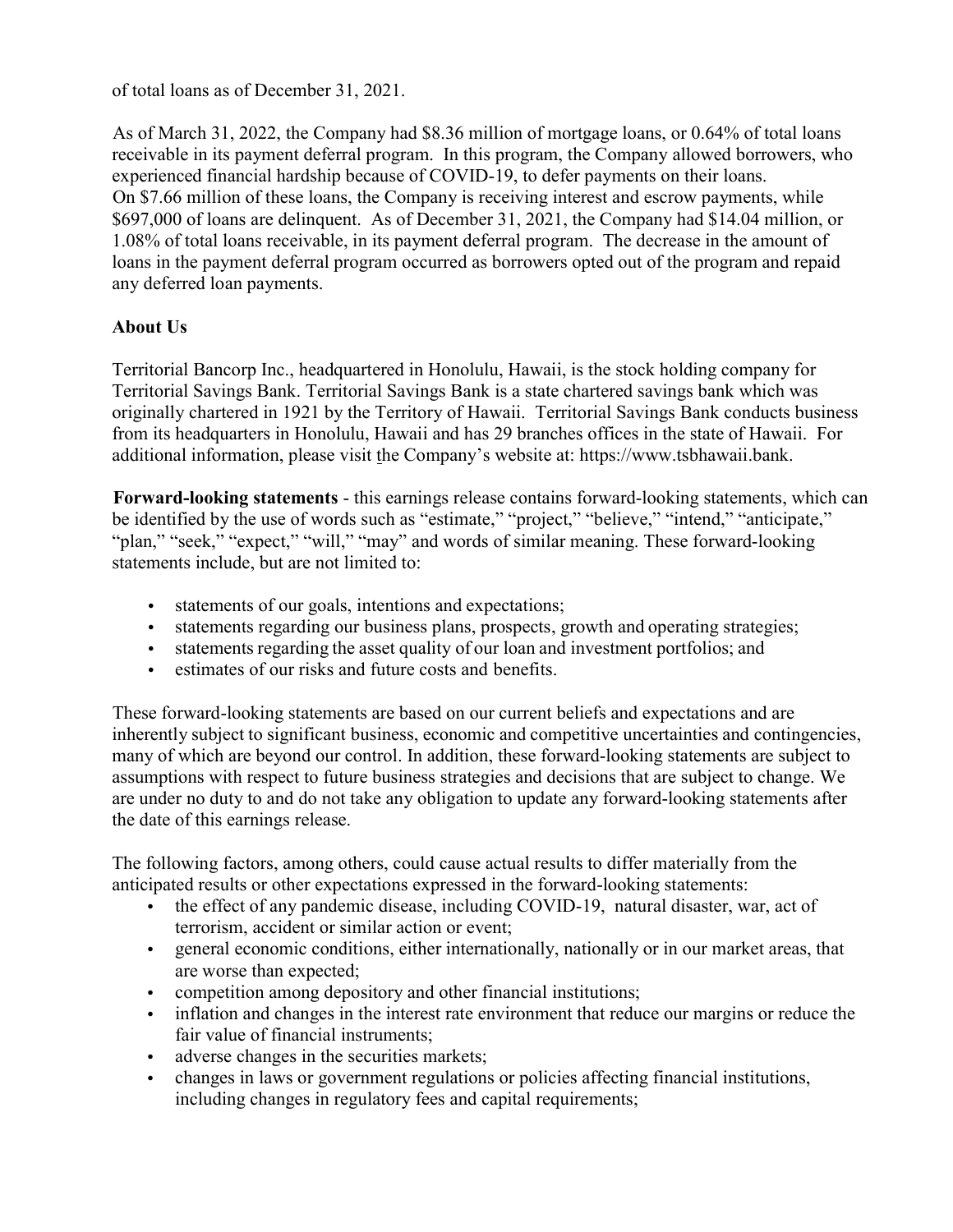- changes in monetary or fiscal policies of the U.S. Government, including policies of the U.S. Treasury and the Federal Reserve Board;
- our ability to enter new markets successfully and capitalize on growth opportunities;
- our ability to successfully integrate acquired entities, if any;
- changes in consumer demand, spending, borrowing and savings habits;
- changes in accounting policies and practices, as may be adopted by the bank regulatory agencies, the Financial Accounting Standards Board, the Securities and Exchange Commission and the Public Company Accounting Oversight Board;
- changes in our organization, compensation and benefit plans;
- the timing and amount of revenues that we may recognize;
- the value and marketability of collateral underlying our loan portfolios;
- our ability to retain key employees;
- cyberattacks, computer viruses and other technological risks that may breach the security of our websites or other systems to obtain unauthorized access to confidential information, destroy data or disable our systems;
- technological change that may be more difficult or expensive than expected;
- the ability of third-party providers to perform their obligations to us;
- the ability of the U.S. Government to manage federal debt limits;
- the quality and composition of our investment portfolio;
- changes in market and other conditions that would affect our ability to repurchase our common stock; and
- changes in our financial condition or results of operations that reduce capital available to pay dividends.

Because of these and a wide variety of other uncertainties, our actual future results may be materially different from the results indicated by these forward-looking statements.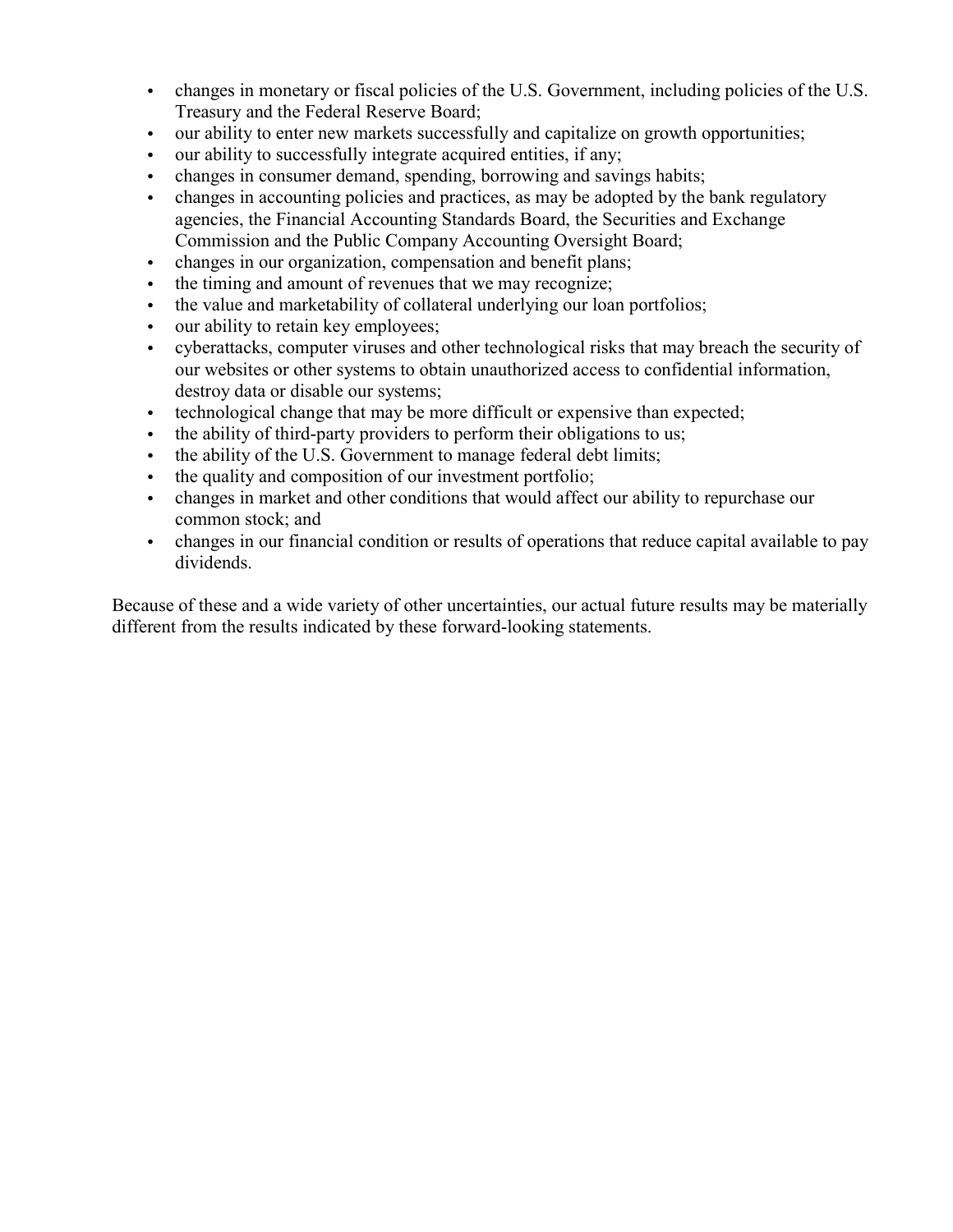## Territorial Bancorp Inc. and Subsidiaries

Consolidated Statements of Income (Unaudited) (Dollars in thousands, except per share data)

|                                                          | <b>Three Months Ended</b> |              |  |
|----------------------------------------------------------|---------------------------|--------------|--|
|                                                          |                           | March 31     |  |
|                                                          | 2022                      | 2021         |  |
| Interest income:                                         |                           |              |  |
| Loans                                                    | \$<br>11,357              | \$<br>13,049 |  |
| Investment securities                                    | 3,423                     | 1,825        |  |
| Other investments                                        | 176                       | 231          |  |
| Total interest income                                    | 14,956                    | 15,105       |  |
| Interest expense:                                        |                           |              |  |
| Deposits                                                 | 597                       | 1,317        |  |
| Advances from the Federal Home Loan Bank                 | 511                       | 536          |  |
| Securities sold under agreements to repurchase           | 44                        | 46           |  |
| Total interest expense                                   | 1,152                     | 1,899        |  |
|                                                          |                           |              |  |
| Net interest income                                      | 13,804                    | 13,206       |  |
| (Reversal of provision) provision for loan losses        | (168)                     | (913)        |  |
|                                                          |                           |              |  |
| Net interest income after reversal of provision for loan |                           |              |  |
| losses                                                   | 13,972                    | 14,119       |  |
|                                                          |                           |              |  |
| Noninterest income:                                      |                           |              |  |
| Service fees on loan and deposit accounts                | 341                       | 995          |  |
| Income on bank-owned life insurance                      | 197                       | 188          |  |
| Gain on sale of investment securities                    |                           | 526          |  |
| Gain on sale of loans                                    | 18                        | 420          |  |
| Other                                                    | 1,097                     | 110          |  |
| Total noninterest income                                 | 1,653                     | 2,239        |  |
| Noninterest expense:                                     |                           |              |  |
| Salaries and employee benefits                           | 5,613                     | 5,523        |  |
| Occupancy                                                | 1,594                     | 1,647        |  |
| Equipment                                                | 1,196                     | 1,130        |  |
| Federal deposit insurance premiums                       | 141                       | 141          |  |
| Other general and administrative expenses                | 1,054                     | 1,113        |  |
| Total noninterest expense                                | 9,598                     | 9,554        |  |
|                                                          |                           |              |  |
| Income before income taxes                               | 6,027                     | 6,804        |  |
| Income taxes                                             | 1,317                     | 1,791        |  |
| Net income                                               | \$<br>4,710               | \$<br>5,013  |  |
|                                                          |                           |              |  |
| Basic earnings per share                                 | \$<br>0.52                | \$<br>0.55   |  |
| Diluted earnings per share                               | 0.52<br>\$                | \$<br>0.55   |  |
| Cash dividends paid per common share                     | \$<br>0.23                | \$<br>0.23   |  |
| Basic weighted-average shares outstanding                | 8,980,135                 | 9,130,777    |  |
| Diluted weighted-average shares outstanding              | 9,014,454                 | 9,153,450    |  |
|                                                          |                           |              |  |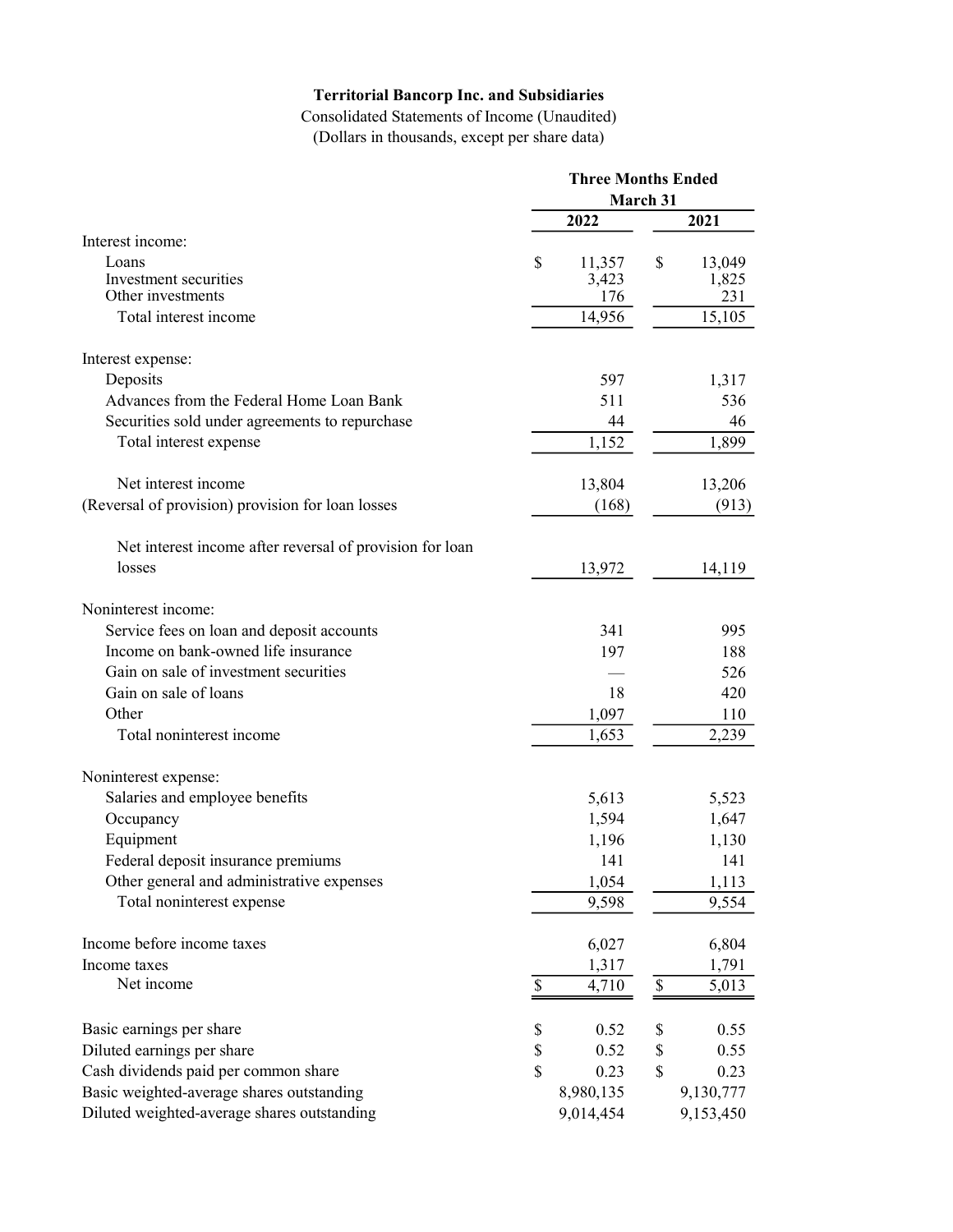#### Territorial Bancorp Inc. and Subsidiaries

Consolidated Balance Sheets (Unaudited) (Dollars in thousands, except per share data)

|                                                                                                 | March 31,<br>2022 |    | December 31,<br>2021 |
|-------------------------------------------------------------------------------------------------|-------------------|----|----------------------|
| <b>ASSETS</b>                                                                                   |                   |    |                      |
| Cash and cash equivalents                                                                       | \$<br>65,784      | \$ | 99,859               |
| Investment securities available for sale                                                        | 5,268             |    |                      |
| Investment securities held to maturity, at amortized cost (fair value of \$615,381 and          |                   |    |                      |
| \$634,987 at March 31, 2022 and December 31, 2021, respectively).                               | 663,826           |    | 636,442              |
| Loans held for sale                                                                             | 1.009             |    |                      |
| Loans receivable, net                                                                           | 1,295,355         |    | 1,302,824            |
| Federal Home Loan Bank stock, at cost<br>Federal Reserve Bank stock, at cost                    | 8.197<br>3,163    |    | 8,173                |
| Accrued interest receivable                                                                     | 5,849             |    | 3,158<br>5,786       |
| Premises and equipment, net                                                                     | 3,886             |    | 4,065                |
| Right-of-use asset, net                                                                         | 14,080            |    | 9,982                |
| Bank-owned life insurance                                                                       | 47,189            |    | 51,423               |
| Deferred income tax assets, net                                                                 | 1,732             |    | 1,927                |
| Prepaid expenses and other assets                                                               | 12,622            |    | 6.963                |
| Total assets                                                                                    | \$<br>2,127,960   | \$ | 2,130,602            |
| <b>LIABILITIES AND STOCKHOLDERS' EQUITY</b>                                                     |                   |    |                      |
| Liabilities:                                                                                    |                   |    |                      |
| Deposits                                                                                        | \$<br>1,675,568   | S  | 1,681,828            |
| Advances from the Federal Home Loan Bank                                                        | 141,000           |    | 141,000              |
| Securities sold under agreements to repurchase                                                  | 10,000            |    | 10,000               |
| Accounts payable and accrued expenses                                                           | 22,539            |    | 22,638               |
| Lease liability                                                                                 | 14,840            |    | 10,744               |
| Income taxes payable                                                                            |                   |    | 1,863                |
|                                                                                                 | 2,473             |    |                      |
| Advance payments by borrowers for taxes and insurance                                           | 3,558             |    | 6,207                |
| <b>Total liabilities</b>                                                                        | 1,869,978         |    | 1,874,280            |
| Stockholders' Equity:                                                                           |                   |    |                      |
| Preferred stock, \$.01 par value; authorized 50,000,000 shares, no shares issued or outstanding |                   |    |                      |
| Common stock, \$.01 par value; authorized 100,000,000 shares; issued and outstanding            |                   |    |                      |
| 9,285,990 and 9,324,060 shares at March 31, 2022 and December 31, 2021,                         |                   |    |                      |
| respectively.                                                                                   | 93                |    | 93                   |
| Additional paid-in capital                                                                      | 55,937            |    | 56,951               |
| Unearned ESOP shares                                                                            | (3,303)           |    | (3,425)              |
|                                                                                                 |                   |    |                      |
| Retained earnings                                                                               | 210,882           |    | 208,227              |
| Accumulated other comprehensive loss                                                            | (5,627)           |    | (5,524)              |
| Total stockholders' equity                                                                      | 257,982           |    | 256,322              |
| Total liabilities and stockholders' equity                                                      | \$<br>2,127,960   | \$ | 2,130,602            |